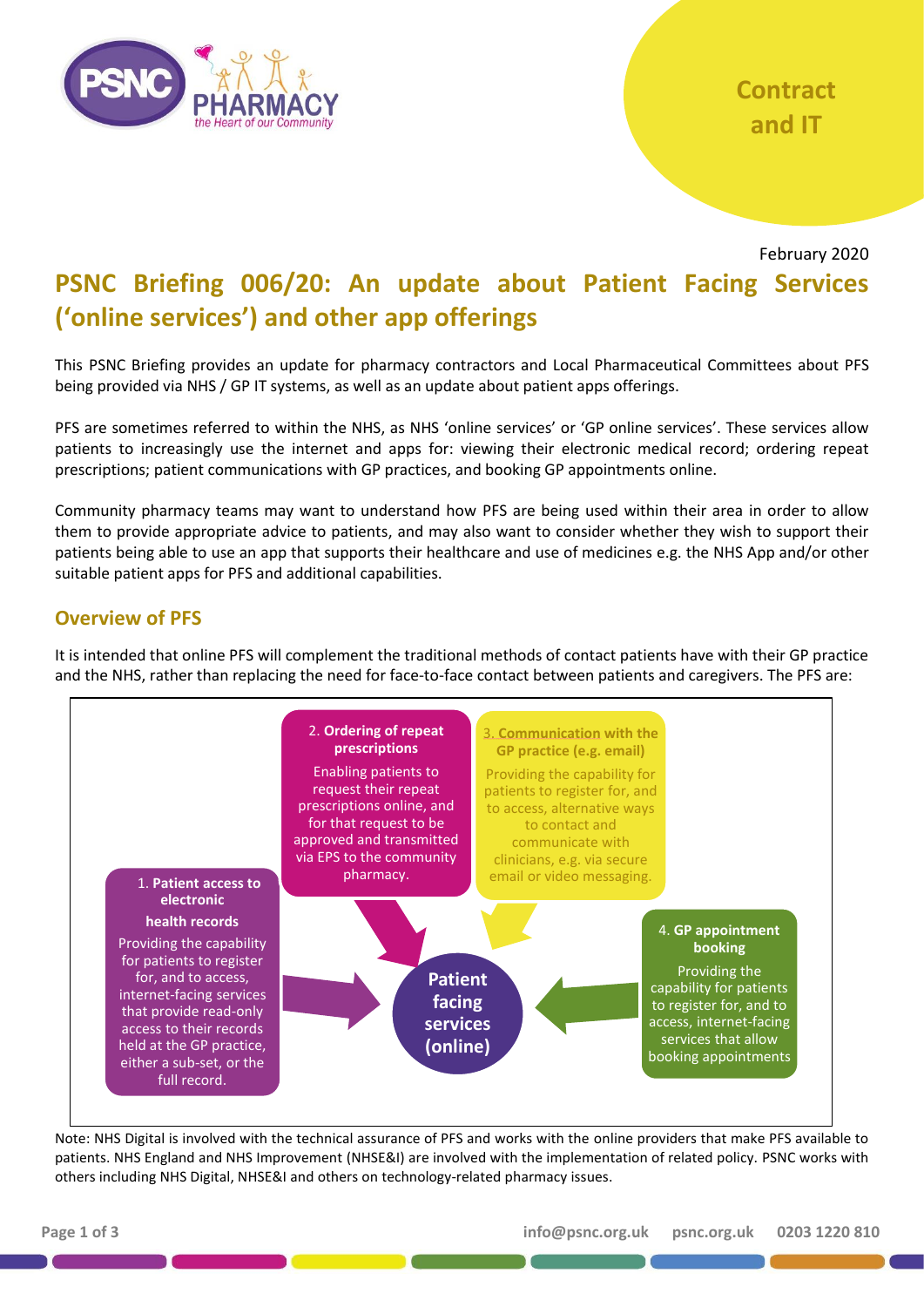

#### **Patient access to PFS**

Clauses within the GP contract require GP practices to offer and promote PFS. GP practices can meet that requirement through the promotion of the NHS App and/or through the PFS app which their system supplier provides for their patients that choose to use that tool. The main GP system suppliers have all made PFS patient apps available for those patients which wish to access use these PFS tools. 1

NHS Digital previously published statistics that revealed since almost 100% of the English population could now be provided with access to PFS, and recent updates show there is growing use of PFS each year. Over time, patients will be able to access PFS and other services from an even wider range of suppliers, including more app developers.

The **[NHS App](https://psnc.org.uk/nhsapp)** can act as a potential portal for patients to access both PFS and elements of their care record. In the future more and more apps which provide access to PFS will be publicised on the **[NHS website](https://www.nhs.uk/medicines/)** and within the **[NHS](https://www.nhs.uk/apps-library/)  [Apps Library](https://www.nhs.uk/apps-library/)** when relevant **[criteria](https://digital.nhs.uk/services/nhs-apps-library/guidance-for-health-app-developers-commissioners-and-assessors/how-we-assess-health-apps-and-digital-tools)** is fulfilled. Patients who would like to register to use a PFS may contact their GP practice or seek out an app which meets their need.

A number of international studies have concluded that patients with access to online features report greater satisfaction, improved self-care and better communication and engagement with clinicians. The studies also concluded that the services led to patient-led safety improvements (where medication errors were identified) and facilitated more use of preventive services.<sup>2</sup>

#### **Lists of PFS providers**

Lists include:

- The patient-facing NHS website webpage: **[NHS list of online service providers](https://www.nhs.uk/using-the-nhs/nhs-services/gps/gp-online-services/)**.
- The **[NHS Apps Library](https://apps.nhs.uk/)** which includes a pharmacy category of apps.
- Lists which could be made visible from within the **[NHS App](https://psnc.org.uk/contract-it/pharmacy-it/pharmacy-related-systems-and-apps/wearables-apps/nhs-app/)**.
- PSNC lists patient apps, most of which provide PFS (see list at **[psnc.org.uk/apps](http://www.psnc.org.uk/apps)**). PSNC has explained which PFS service each of those apps provides.

Some pharmacy contractors may also have their own tool or a selected tool which enables their patients that wish to, to be able to use some online features.

### **Patient choice**

Technology providers which enable patients to use PFS, and organisations that list patient PFS apps must ensure that patients are exposed to balanced information in order to continue to make fair choices. Patients must continue to be empowered to make a fair choice about whether to use a PFS tool. Patients whilst using PFS tools must also continue to be able to make a fair choice about their chosen pharmacy contractor. Patients have the right to collect medicines that have been prescribed for them from any pharmacy they choose. If patients feel that their choice of pharmacy to dispense their prescription is being restricted or influenced, they may follow the process set out on the **[NHS England](https://psnc.org.uk/wp-content/uploads/2015/10/Poster-combatting-prescription-direction-FINAL-MAIN.pdf)  [and NHS Improvement's Poster/guidance on freedom of choice](https://psnc.org.uk/wp-content/uploads/2015/10/Poster-combatting-prescription-direction-FINAL-MAIN.pdf)** (pdf). There are also additional guidelines for reporting or feeding back about apps at the PSNC apps webpage.

All EPS users including pharmacy contractors and GP practices must adhere to the NHS nomination guidance and the **[Four Nomination Principles](https://psnc.org.uk/nomcore)** described within it. That ensures that patients can make a fair decision about which pharmacy they wish to nominate. The **[NHS Constitution](https://www.gov.uk/government/publications/the-nhs-constitution-for-england)** set out that patients must receive fair choice.

<sup>&</sup>lt;sup>1</sup> SystmOne by TPP provides "SintmOnline", EMIS GP system provides "[Patient Access](https://www.patientaccess.com/)", and Vision InPS provides "Patient [Services](https://www.patient-services.co.uk/web/)". The more commonly used GP system suppliers are those working within NHS Digital's '**[GP IT Futures](https://digital.nhs.uk/services/future-gp-it-systems-and-services)**' framework. <sup>2</sup> "Patient[s' online access to their electronic health records and linked online services: a systematic review in primary care"](http://bjgp.org/content/65/632/e141) *British Journal of General Practice*, March 2015.